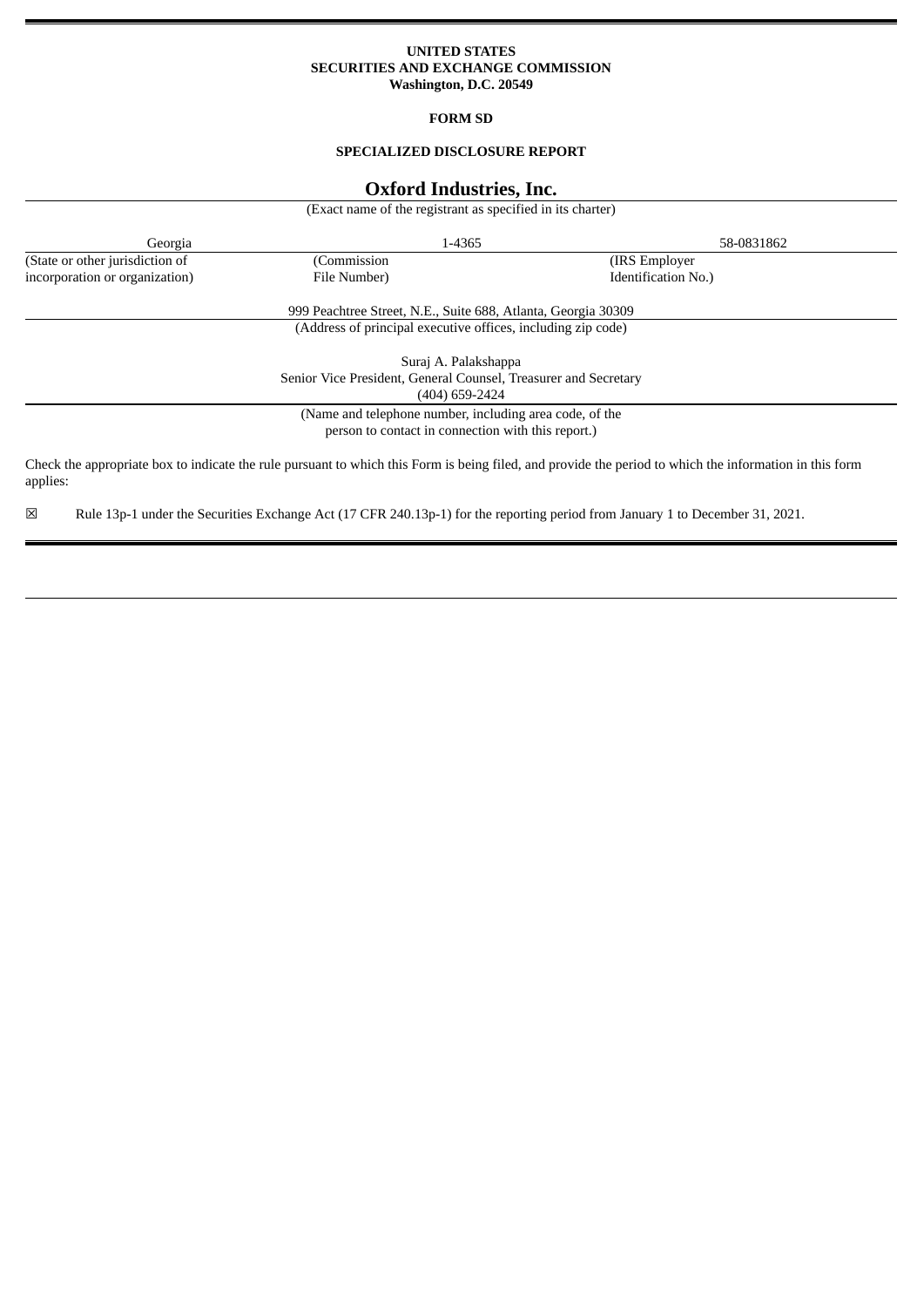#### **Section 1 – Conflict Minerals Disclosure**

#### **Item 1.01 Conflict Minerals Disclosure and Report**

#### **Company Overview**

Oxford Industries, Inc. (the "Company") is a leading branded apparel company that designs, sources, markets and distributes products bearing the trademarks of its Tommy Bahama®, Lilly Pulitzer®, Southern Tide®, The Beaufort Bonnet Company® and Duck Head® lifestyle brands. The Company's products generally incorporate fabrics made of cotton, silk, linen, nylon, leather, tencel and other natural and man-made fibers, or blends of two or more of these materials.

The Company's business strategy is to develop and market compelling lifestyle brands and products that evoke a strong emotional response from its target consumers. The Company distributes its lifestyle branded products primarily through direct to consumer channels, consisting of retail stores and ecommerce sites, as well as wholesale distribution channels. Each of the Company's brands has dedicated teams of designers who focus on that brand's consumers and products.

During fiscal 2021, the Company's business was primarily operated through three operating groups: Tommy Bahama; Lilly Pulitzer; and Southern Tide. During fiscal 2021, Tommy Bahama, Lilly Pulitzer and Southern Tide represented 63%, 26% and 5%, respectively, of the Company's consolidated net sales.

*Tommy Bahama.* Tommy Bahama designs, sources, markets and distributes men's and women's sportswear and related products. Tommy Bahama's typical consumer lives in or travels to warm weather and resort locations and embraces a relaxed and casual approach to daily living.

*Lilly Pulitzer.* Lilly Pulitzer designs, sources, markets and distributes upscale collections of women's and girl's dresses, sportswear and related products. The Lilly Pulitzer brand was originally created in the late 1950s by Lilly Pulitzer and is an affluent brand with a heritage and aesthetic based on the Palm Beach resort lifestyle.

*Southern Tide.* Southern Tide designs, sources, markets and distributes high-quality apparel bearing the distinctive Skipjack logo. Southern Tide offers an extensive selection of men's shirts, pants, shorts, outerwear, swimwear, footwear and accessories, as well as women's and youth collections.

*Lanier Apparel.* The Company announced its exit from the Lanier Apparel business during fiscal 2020, which exit was completed in fiscal 2021. Lanier Apparel ceased production during fiscal 2020 and did not source any products in fiscal 2021.

*Corporate and Other.* Corporate and Other was a reconciling category used by the Company in fiscal 2021 for reporting purposes and included other items that were not allocated to the Company's operating groups, including the operations of The Beaufort Bonnet Company ("TBBC") and Duck Head. TBBC designs, sources, markets and distributes premium childrenswear including bonnets, hats, apparel, swimwear and accessories. Duck Head designs, sources, markets and distributes premium men's apparel including pants, shorts and tops.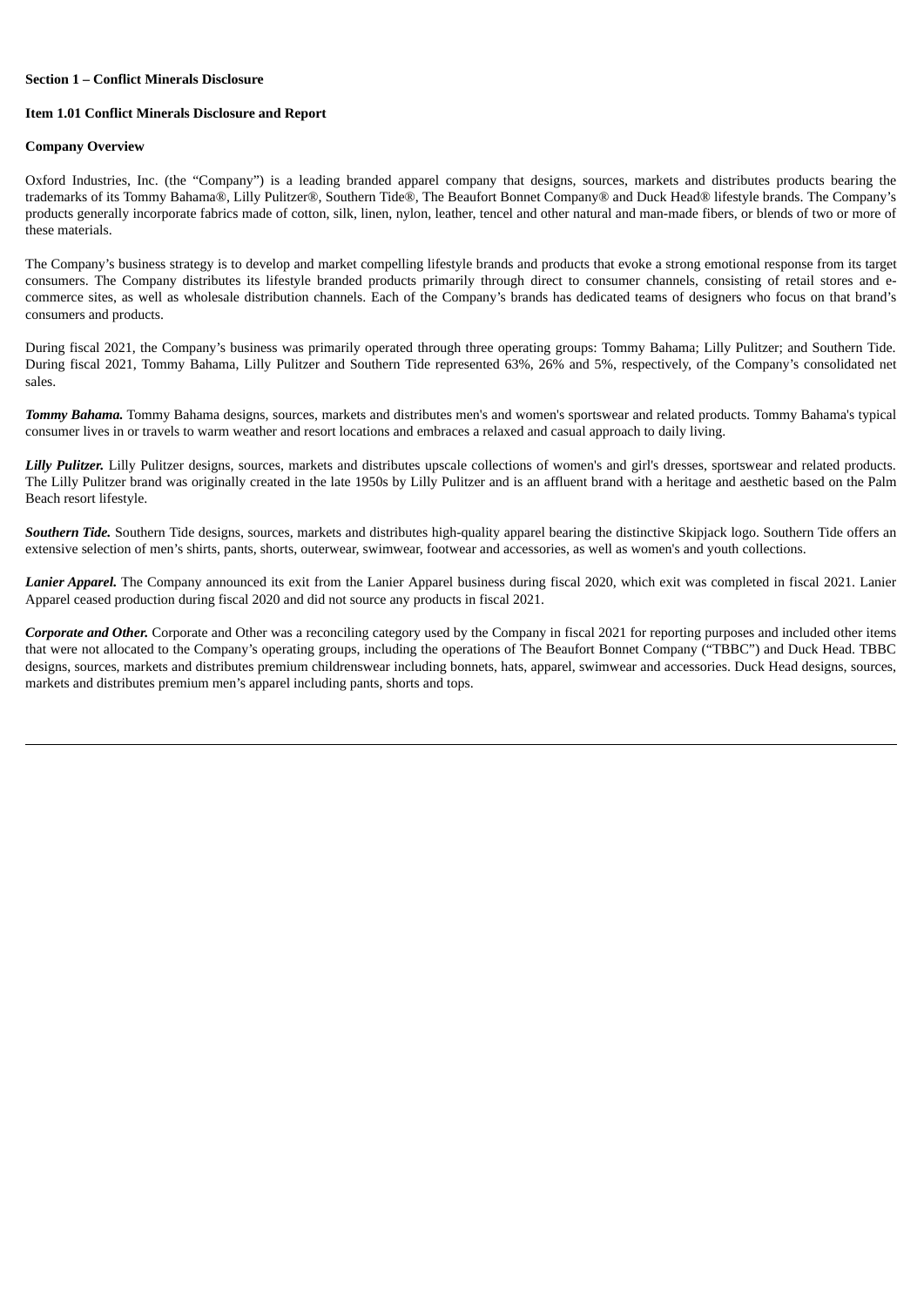### **Conflict Minerals Disclosure**

Pursuant to Rule 13p-1 of the Securities Exchange Act, due diligence is required to be conducted for necessary conflict minerals in products where there is reason to believe such minerals may have originated in the Democratic Republic of the Congo (the "DRC") or surrounding countries (the "Covered Countries"). The Company contracts to purchase certain types of apparel, footwear, handbags, travel goods, fashion accessories and housewares containing metallic components such as zippers, buttons, hooks & eyes, rivets, buckles, clasps, grommets, eyelets and other small parts incorporated into the finished products (collectively, the "Reported Products") that may contain tin, tantalum, tungsten and/or gold ("3TG") minerals.

Accordingly, the Company has concluded in good faith that for the period from January 1, 2021 to December 31, 2021 (the "Reporting Period"):

- (1) the Company contracted to manufacture products for which 3TG minerals were necessary to their functionality or production; and
- (2) based on a "reasonable country of origin" inquiry ("RCOI") and other due diligence measures described herein, while the Company has no reason to believe that any necessary 3TG minerals believed to be contained in the Reported Products may have originated in a Covered Country, the RCOI has not been able to completely rule out the possibility.

### *Supply Chain*

The Company maintains flexible, diversified sourcing operations. The Company's businesses, either internally or through the use of third party buying agents, source substantially all of their respective products from non-exclusive, third party producers located in foreign countries or from their licensees for licensed products sold in the Company's direct to consumer distribution channels. The use of contract manufacturers reduces the amount of capital investment required. Generally, the Company's businesses do not have long-term contracts with suppliers and conduct business on an order-by-order basis.

The Company's businesses purchase substantially all of their products from third party producers as package purchases of finished goods, which are generally manufactured with the Company's oversight and to the business' design and fabric specifications. The Company's businesses depend upon the ability of third party producers to secure a sufficient supply of the specified raw materials, adequately finance the production of goods ordered and maintain sufficient manufacturing and shipping capacity. Accordingly, the Company's businesses generally do not specify the raw material or product component suppliers and rely on contract manufacturers to obtain such materials.

As the Company's products vary by business, sourcing is managed by each business independently, with corporate oversight, and there is significant diversity in the suppliers used by the Company's businesses, with no individual supplier representing greater than five percent (5%) of the Company's total purchases during fiscal 2021.

As part of the Company's commitment to source products in a lawful, ethical and socially responsible manner, each of the Company's businesses has implemented a code of conduct program applicable to vendors from whom it purchases apparel and related products, which includes provisions related to abiding by applicable laws as well as compliance with other business or ethical standards, including related human rights, health, safety, working conditions, environmental and other requirements. The Company requires that each of its vendors and licensees comply with the applicable code of conduct or substantially similar compliance standards. All of the Company's vendors from whom it purchases goods are also required by the Company to adhere to the United States Customs and Border Protection's Customs-Trade Partnership Against Terrorism program, including standards relating to facility, procedural, personnel and cargo security. On an ongoing basis, the Company assesses vendors' compliance with the applicable code of conduct and applicable laws and regulations through audits performed by either in-house employees or designated agents. The assessment of compliance by vendors is directed by the Company's corporate leadership team.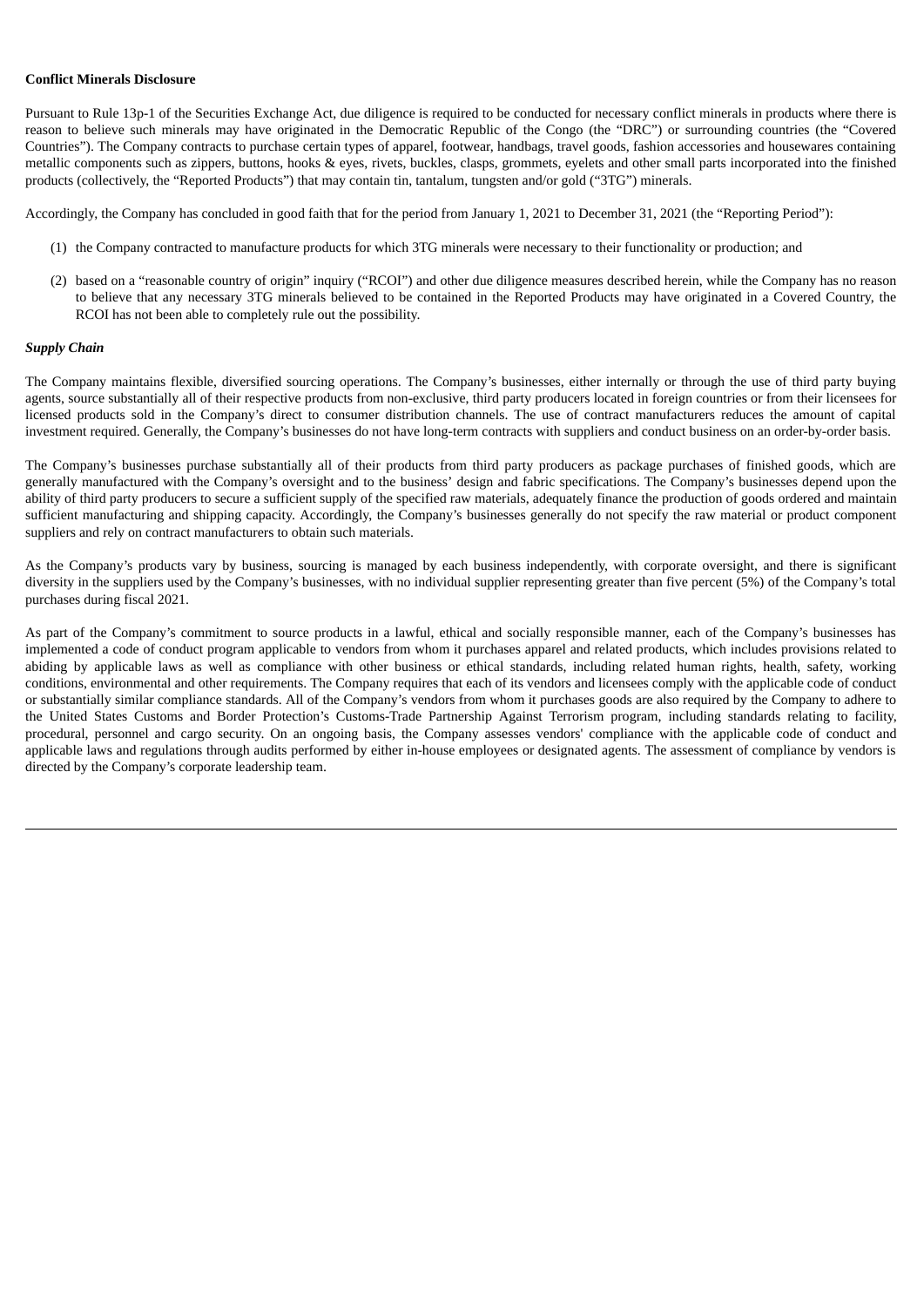In addition, as part of its due diligence efforts, the Company has adopted a Conflict Minerals Policy. A copy of the Company's Conflict Minerals Policy is accessible on the Company's website at www.oxfordinc.com.

### *Reasonable Country of Origin Inquiry (RCOI)*

The members of the Company's Conflict Minerals Team, working with the procurement and product departments in their respective operating groups, comprehensively evaluated the Company's products sourced during the relevant reporting period as part of the RCOI. Products which were determined to have little to no likelihood of containing 3TG minerals were deemed out of scope for further inquiry. In addition, licensed products – i.e., products designed and sourced by a third party pursuant to a trademark license with the Company or one of its subsidiaries – were deemed out of scope.

All other products designed and sourced by the Company for resale were deemed in-scope for purposes of the Company's RCOI, and the Company identified the Tier 1 suppliers of all such products (i.e., the finished goods manufacturer from whom the Company purchased such goods). As the Company does not generally have direct relationships with raw material and component suppliers, the Company relies on its Tier 1 suppliers to work with their upstream suppliers in order to ascertain the best available information about the origin of 3TG minerals in the Company's products.

All 194 Tier 1 suppliers deemed in-scope were contacted by the Company and requested to provide information to the Company regarding 3TG minerals and their smelter sources by completing a survey based on the template developed by the Electronic Industry Citizenship Coalition® (EICC®) and The Global e-Sustainability Initiative (GeSI), known as the EICC-GeSI Conflict Minerals Reporting Template (the "Template"). To facilitate suppliers' completion of the survey, the Company contacted suppliers, as needed, to offer assistance in completing the survey, provide further information about the Company's conflict minerals compliance program and provide information about how the information furnished by the applicable supplier would be used. Supplier responses were evaluated by the Company, with particular focus on any of the following responses: supplier indicated that they do not require their component suppliers to be DRC-conflict free; supplier indicated that they have not received conflict minerals data for each metal from all relevant suppliers; supplier indicated they have not identified any of the smelters or refiners ("SORs") used for the products included in the declaration scope; or supplier indicated they have not provided all applicable SOR information received.

### *Determination*

As of May 18, 2022, the response rate among the Company's in-scope Tier 1 suppliers was approximately 85%. Based on the results of the Company's RCOI, the Company has determined that, with respect to certain necessary 3TG minerals in its Reported Products, while it has no reason to believe that any necessary 3TG minerals believed to be contained in the Reported Products may have originated in a Covered Country, the RCOI has not been able to completely rule out the possibility.

### *Inherent Limitations on Due Diligence Procedures*

Since the Company's businesses purchase substantially all of their products from third party producers as package purchases of finished goods and generally do not specify the raw material or product component supplier, the Company's due diligence procedures can provide only reasonable assurance regarding the source and chain of custody of such materials. The Company's due diligence processes are based on seeking data from the Company's inscope Tier 1 suppliers and those suppliers seeking similar information within their supply chains to identify the original sources of 3TG minerals. Such sources of information may yield inaccurate or incomplete information and may be subject to fraud.